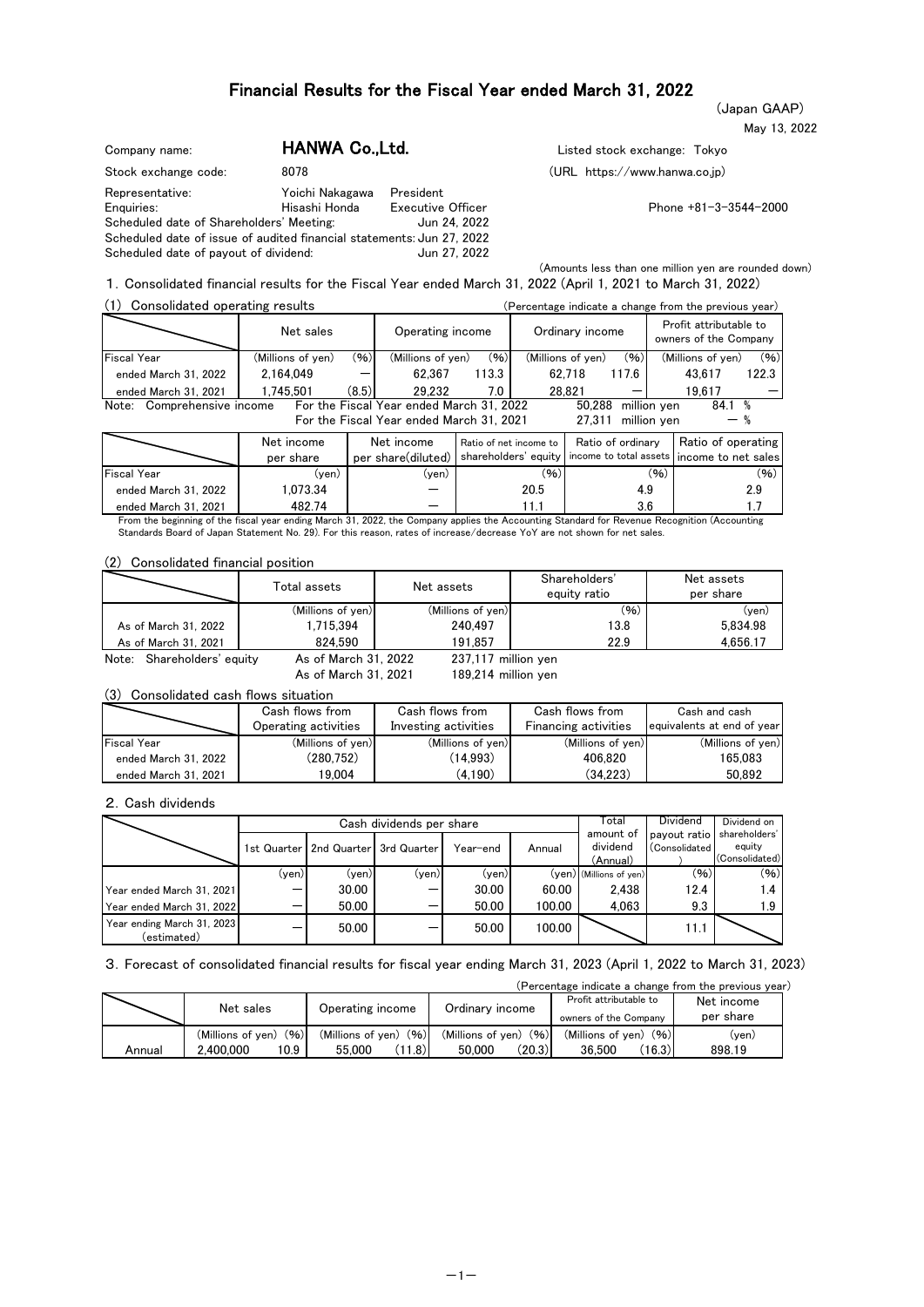# 《Consolidated Balance Sheets》

|                                                                                     | (Amounts less than one million yen are rounded down) |                   |
|-------------------------------------------------------------------------------------|------------------------------------------------------|-------------------|
|                                                                                     | Millions of yen<br>March 31, 2021                    | March 31, 2022    |
| Assets                                                                              |                                                      |                   |
| <b>Current assets;</b>                                                              |                                                      |                   |
| Cash and deposits                                                                   | 50,907                                               | 165,451           |
| Trade notes and accounts receivable                                                 | 356,059                                              |                   |
| Trade notes, accounts receivable and contract assets                                |                                                      | 542.444           |
| Electronically recorded monetary claims                                             | 27.895                                               | 33,012            |
| Inventories<br>Accounts receivable-other                                            | 127,378                                              | 243,603           |
| <b>Others</b>                                                                       | 6,224<br>63,307                                      | 222,549<br>66,569 |
| Allowance for doubtful receivables                                                  | (1,679)                                              | (1.580)           |
| Total current assets                                                                | 630,093                                              | 1,272,049         |
|                                                                                     |                                                      |                   |
| Fixed assets:                                                                       |                                                      |                   |
| Property and equipment;                                                             |                                                      |                   |
| <b>Buildings and structures</b>                                                     | 24,818                                               | 25,534            |
| Land                                                                                | 34,457                                               | 34,677            |
| Others                                                                              | 14,530                                               | 17,676            |
| Total property and equipment                                                        | 73,806                                               | 77,889            |
| Intangible assets                                                                   | 7,893                                                | 10,556            |
| Investments and other assets:<br>Investment securities                              | 72,472                                               | 81,443            |
| Long-term loans receivable                                                          | 17,929                                               | 12,437            |
| Long-term guarantee deposits                                                        | 7,997                                                | 248,541           |
| Deferred tax assets                                                                 | 805                                                  | 1,288             |
| <b>Others</b>                                                                       | 14,046                                               | 12,592            |
| Allowance for doubtful receivables                                                  | (454)                                                | (1, 403)          |
| Total investments and other assets                                                  | 112,796                                              | 354,898           |
| Total fixed assets                                                                  | 194,497                                              | 443,344           |
| Total assets                                                                        | 824,590                                              | 1,715,394         |
| Liabilities;                                                                        |                                                      |                   |
| <b>Current liabilities:</b>                                                         |                                                      |                   |
| Trade notes and accounts payable                                                    | 213,436                                              | 388,294           |
| Electronically record obligations                                                   | 21,772                                               | 33,456            |
| Short-term loans payable                                                            | 65,859                                               | 458,984           |
| Commercial paper                                                                    |                                                      | 40,000            |
| Current portion of bonds payable                                                    | 10,013                                               | 10,000            |
| Income taxes payable                                                                | 6,985                                                | 16,098            |
| Accrued bonuses<br>Provision for product warranties                                 | 3,281<br>324                                         | 4,223<br>66       |
| Commodity forwards contracts liabilities                                            | 5,523                                                | 186,766           |
| Others                                                                              | 62,026                                               | 100,725           |
| Total current liabilities                                                           | 389,222                                              | 1,238,615         |
|                                                                                     |                                                      |                   |
| Long-term liabilities;                                                              |                                                      |                   |
| Bonds payable                                                                       | 30,000                                               | 20,000            |
| Long-term loans payable<br>Deferred tax liabilities                                 | 193,999<br>5,611                                     | 190,890<br>5,716  |
| Deferred tax liabilities by land revaluation                                        | 1,524                                                | 1,524             |
| Retirement benefits liabilities                                                     | 5,326                                                | 4,454             |
| Others                                                                              | 7,048                                                | 13,693            |
| Total long-term liabilities                                                         | 243,510                                              | 236,280           |
| <b>Total liabilities</b>                                                            | 632,733                                              | 1,474,896         |
|                                                                                     |                                                      |                   |
| Net assets;                                                                         |                                                      |                   |
| Shareholders' equity;<br>Common stock                                               | 45,651                                               | 45,651            |
| Capital surplus                                                                     |                                                      | 26                |
| Retained earnings                                                                   | 137,825                                              | 180,119           |
| Treasury stock                                                                      | (3,729)                                              | (3,729)           |
| Total shareholders' equity                                                          | 179,747                                              | 222,066           |
| Accumulated other comprehensive income                                              |                                                      |                   |
| Net unrealized holding gains on securities                                          | 15,193                                               | 16,725            |
| Deferred hedge profit and loss                                                      | 372                                                  | (1,000)           |
| Land revaluation difference                                                         | 3,191                                                | 3,191             |
| Foreign currency translation adjustments<br>Remeasurements of defined benefit plans | (4,906)<br>(4,384)                                   | (531)<br>(3,334)  |
| Total accumulated other comprehensive income                                        | 9,467                                                | 15,050            |
| <b>Minority interests</b>                                                           | 2,642                                                | 3,379             |
| Total net assets                                                                    | 191,857                                              | 240,497           |
| <b>Total liabilities and net assets</b>                                             | 824,590                                              | 1,715,394         |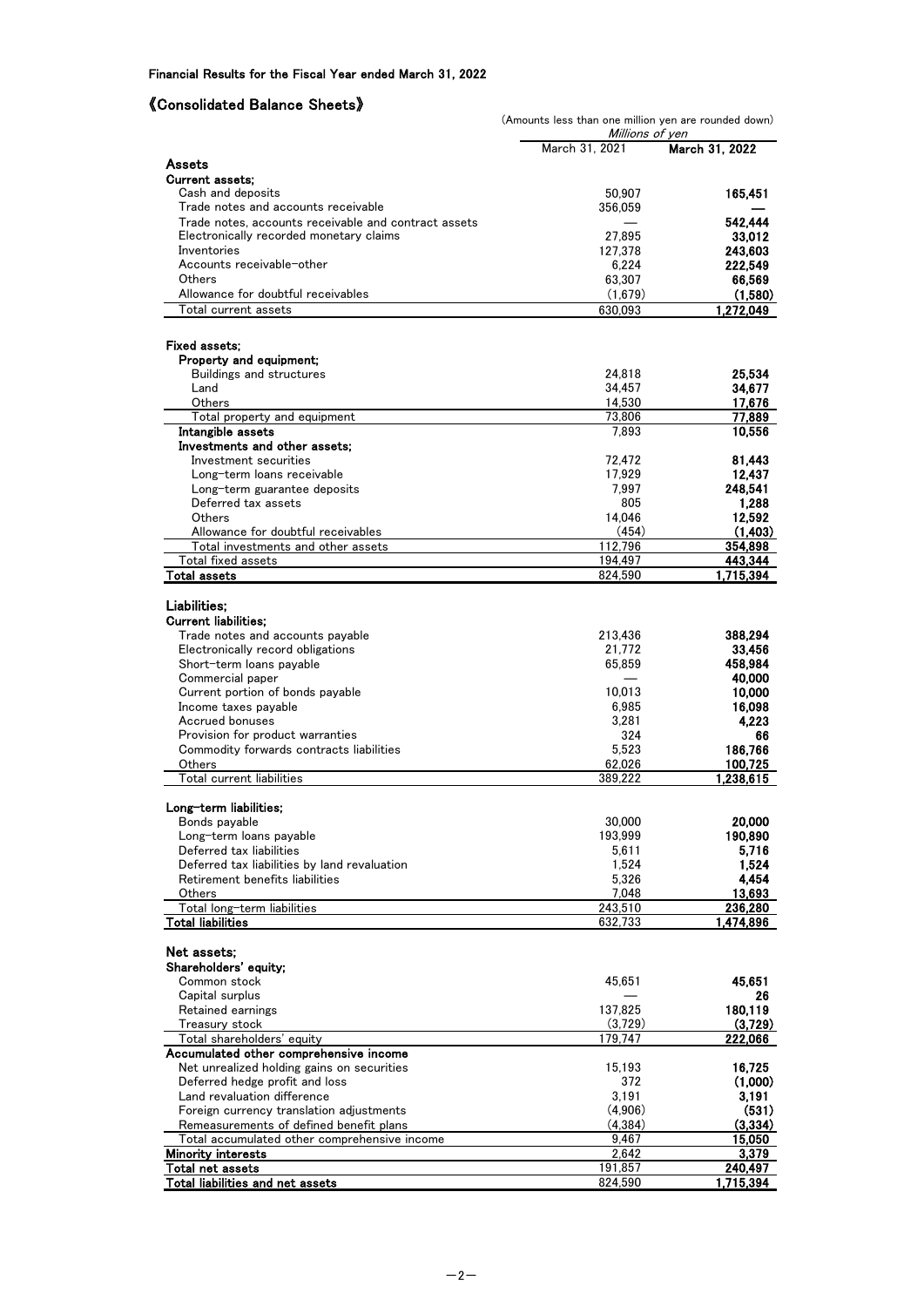#### 《Consolidated Statements of Income and Comprehensive Income》

(Amounts less than one million yen are rounded down)

|                                                                                               | Millions of yen  |                  |
|-----------------------------------------------------------------------------------------------|------------------|------------------|
|                                                                                               | Year ended       | Year ended       |
|                                                                                               | March 31, 2021   | March 31, 2022   |
| Net sales                                                                                     | 1,745,501        | 2,164.049        |
| Cost of sales                                                                                 | 1,665,576        | 2,045,040        |
| Gross profit                                                                                  | 79,925           | 119.008          |
|                                                                                               |                  |                  |
| Selling, general and administrative expenses<br><b>Operating income</b>                       | 50,692<br>29.232 | 56,641<br>62,367 |
|                                                                                               |                  |                  |
| Other income:                                                                                 |                  |                  |
| Interest income                                                                               | 1,850            | 1.731            |
| Dividend income                                                                               | 1,644            | 1,563            |
| Equity in earnings of affiliates                                                              | 858              | 3,321            |
| Others                                                                                        | 1,501            | 1,806            |
| Total other income                                                                            | 5.855            | 8,422            |
| Other expenses;                                                                               |                  |                  |
| Interest expenses                                                                             | 3,764            | 4.073            |
| Foreign exchange loss                                                                         | 1,053            | 1,848            |
| <b>Others</b>                                                                                 | 1.449            | 2,149            |
| Total other expenses                                                                          | 6,267            | 8.071            |
| Ordinary income                                                                               | 28,821           | 62,718           |
|                                                                                               |                  |                  |
| <b>Extraordinary income</b>                                                                   |                  |                  |
| Gain on sale of property and equipment                                                        | 584              |                  |
| Gain on sale of investment securities                                                         | 126              | 1.449            |
| Arbitration related income                                                                    |                  | 145              |
| Total extraordinary income                                                                    | 711              | 1.594            |
| <b>Extraordinary loss;</b>                                                                    | 116              |                  |
| Loss on retirement of property and equipment<br>Loss on devaluation of investments securities | 387              | 1,055            |
|                                                                                               | 188              | 118              |
| Provision of allowance for doubtful accounts of affiliates<br>Total extraordinary loss        | 692              | 1.174            |
| Income before income taxes and minority interest                                              | 28,839           | 63,138           |
|                                                                                               |                  |                  |
| Income, inhabitant & business $tax - current$                                                 | 9,012            | 20,160           |
| Income tax expense-deferred                                                                   | (33)             | (1, 426)         |
| Total income taxes                                                                            | 8,978            | 18,733           |
| Net income                                                                                    | 19,860           | 44,405           |
| Net income attributable to                                                                    |                  |                  |
| Owners of the parent                                                                          | 19,617           | 43,617           |
| Non-controlling interests                                                                     | 242              | 787              |
| Other Comprehensive Income                                                                    |                  |                  |
| Net unrealized holding gains on securities                                                    | 9,146            | 1,532            |
| Deferred hedge profit and loss                                                                | (373)            | (1,373)          |
| Foreign currency translation adjustments                                                      | (2,211)          | 4,109            |
| Remeasurements of defined benefit plans                                                       | 1,011            | 1,037            |
| Share of other comprehensive income of associates                                             |                  |                  |
| accounted for using equity method                                                             | (121)            | 577              |
| Total other comprehensive Income                                                              | 7,451            | 5,883            |
| <b>Comprehensive Income</b>                                                                   | 27,311           | 50,288           |
| Comprehensive income attributable to                                                          |                  |                  |
| Owners of the parent                                                                          | 27,188           | 49,201           |
| Non-controlling interests                                                                     | 122              | 1,087            |
|                                                                                               |                  |                  |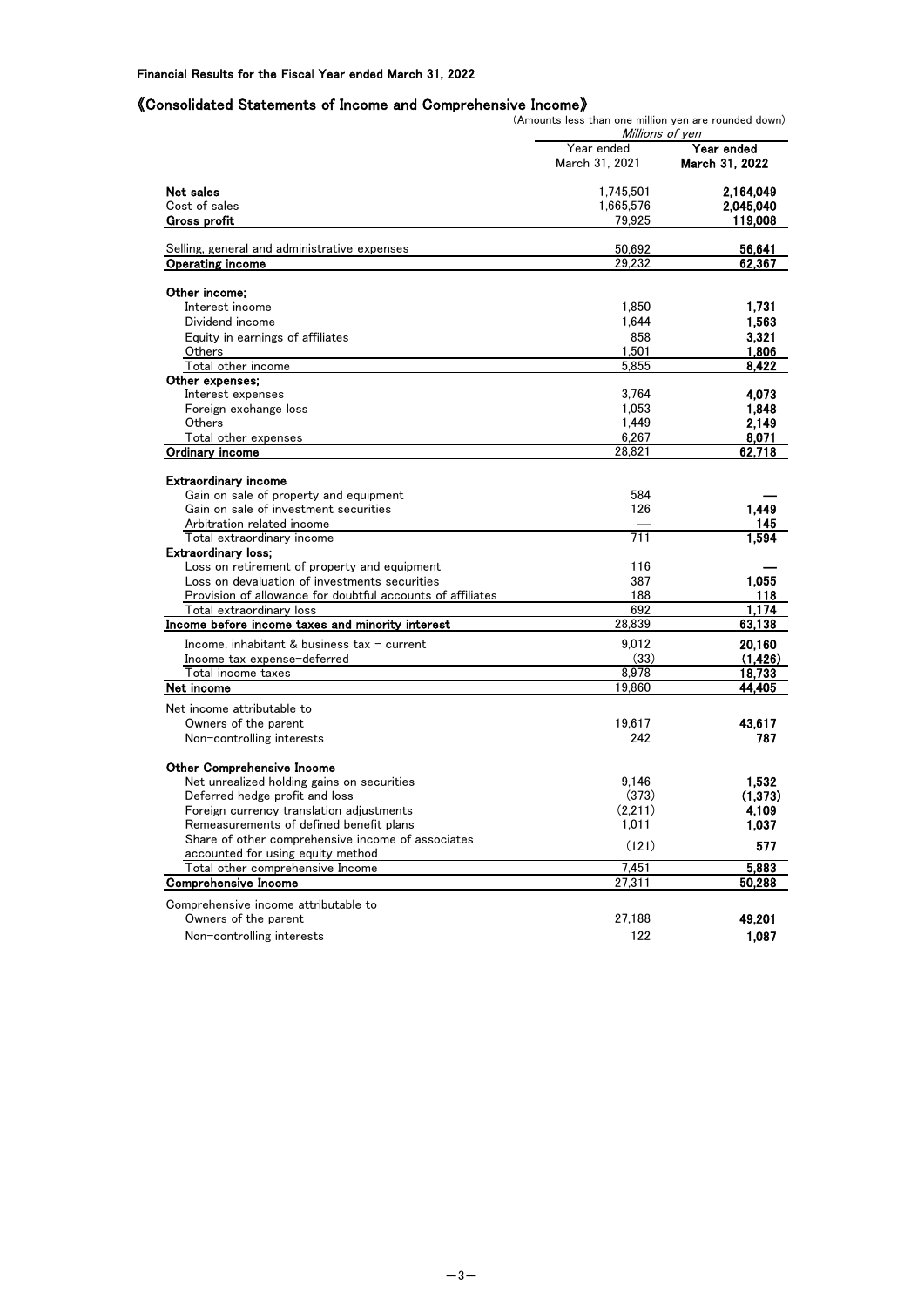# 《Consolidated Statements of Changes in Net Assets》 (Amounts less than one million yen are rounded down)

| <i><u><b>N</b></u></i> Consolidated Statements of Changes in Net Assets/                       |        |                          |                                                      |         |                                  |                                                        |                                         |                                        | (Amounts less than one million yen are rounded down) |                                                      |                                                         |                       |                        |
|------------------------------------------------------------------------------------------------|--------|--------------------------|------------------------------------------------------|---------|----------------------------------|--------------------------------------------------------|-----------------------------------------|----------------------------------------|------------------------------------------------------|------------------------------------------------------|---------------------------------------------------------|-----------------------|------------------------|
|                                                                                                |        |                          |                                                      |         |                                  |                                                        | Millions of yen                         |                                        |                                                      |                                                      |                                                         |                       |                        |
|                                                                                                |        |                          | Shareholders' equity                                 |         |                                  |                                                        |                                         | Accumulated other comprehensive income |                                                      |                                                      |                                                         |                       |                        |
|                                                                                                | stock  |                          | Common Capital Retained Treasury<br>surplus earnings | stock   | Total<br>shareholders'<br>equity | Net<br>unrealized<br>holding<br>gains on<br>securities | Deferred<br>hedge<br>profit and<br>loss | Land<br>revaluation<br>difference      | Foreign<br>currency<br>translation<br>adiustments    | Remeasure<br>ments of<br>defined<br>benefit<br>plans | Total<br>valuation<br>and<br>translation<br>adiustments | Minority<br>interests | Total<br>net<br>assets |
| Balance at March 31, 2020                                                                      | 45.651 | $\overline{\phantom{0}}$ | 119.475                                              | (3.728) | 161.398                          | 6.042                                                  | 745                                     | 3.277                                  | (2.434)                                              | (5.380)                                              | 2.250                                                   | 2.448                 | 166.097                |
| Cumulative effects of changes in<br>accounting policies                                        |        |                          |                                                      |         | -                                |                                                        |                                         |                                        |                                                      |                                                      |                                                         |                       |                        |
| <b>Restated balance</b>                                                                        | 45,651 | —                        | 119,475                                              | (3,728) | 161,398                          | 6.042                                                  | 745                                     | 3.277                                  | (2, 434)                                             | (5, 380)                                             | 2,250                                                   | 2,448                 | 166,097                |
| Increase (decrease) during the term:<br>Cash dividends paid<br>Change of scope of consolidated |        |                          | (2.235)<br>88                                        |         | (2.235)<br>88                    |                                                        |                                         |                                        |                                                      |                                                      |                                                         |                       | (2.235)<br>88          |
| subsidiaries                                                                                   |        |                          |                                                      |         |                                  |                                                        |                                         |                                        |                                                      |                                                      |                                                         |                       |                        |
| Change of scope of equity method<br>Reversal of land revaluation<br>difference                 |        |                          | 911<br>85                                            |         | 911<br>85                        |                                                        |                                         |                                        |                                                      |                                                      |                                                         |                       | 911<br>85              |
| Net income attributable to<br>owners of the parent<br>Purchase of treasury stocks              |        |                          | 19.617                                               | (0)     | 19.617<br>(0)                    |                                                        |                                         |                                        |                                                      |                                                      |                                                         |                       | 19.617<br>(0)          |
| Capital increase from purchase of<br>stock of consolidated subsidiaries<br>Others              |        |                          | (117)                                                |         | (117)<br>—                       |                                                        |                                         |                                        |                                                      |                                                      |                                                         |                       | (117)                  |
| Net increase (decrease) during<br>the term, except for items under<br>shareholders' equity     |        |                          |                                                      |         |                                  | 9.151                                                  | (373)                                   | (85)                                   | (2, 472)                                             | 996                                                  | 7,216                                                   | 193                   | 7.410                  |
| Total increase (decrease)                                                                      |        |                          | 18,350                                               | (0)     | 18,349                           | 9.151                                                  | (373)                                   | (85)                                   | (2, 472)                                             | 996                                                  | 7,216                                                   | 193                   | 25.759                 |
| Balance at March 31, 2021                                                                      | 45.651 | -                        | 137,825                                              | (3,729) | 179,747                          | 15.193                                                 | 372                                     | 3.191                                  | (4,906)                                              | (4, 384)                                             | 9.467                                                   | 2,642                 | 191,857                |

|                                                                                                              |                 | Millions of yen |                                               |         |                                  |                                                        |                                         |                                        |                                                   |                                                      |                                                         |                       |                        |
|--------------------------------------------------------------------------------------------------------------|-----------------|-----------------|-----------------------------------------------|---------|----------------------------------|--------------------------------------------------------|-----------------------------------------|----------------------------------------|---------------------------------------------------|------------------------------------------------------|---------------------------------------------------------|-----------------------|------------------------|
|                                                                                                              |                 |                 | Shareholders' equity                          |         |                                  |                                                        |                                         | Accumulated other comprehensive income |                                                   |                                                      |                                                         |                       |                        |
|                                                                                                              | Common<br>stock |                 | Capital Retained Treasury<br>surplus earnings | stock   | Total<br>shareholders'<br>equity | Net<br>unrealized<br>holding<br>gains on<br>securities | Deferred<br>hedge<br>profit and<br>loss | Land<br>revaluation<br>difference      | Foreign<br>currency<br>translation<br>adiustments | Remeasure<br>ments of<br>defined<br>benefit<br>plans | Total<br>valuation<br>and<br>translation<br>adiustments | Minority<br>interests | Total<br>net<br>assets |
| Balance at March 31, 2021                                                                                    | 45.651          | -               | 137.825                                       | (3,729) | 179.747                          | 15.193                                                 | 372                                     | 3.191                                  | (4,906)                                           | (4.384)                                              | 9.467                                                   | 2,642                 | 191,857                |
| Cumulative effects of changes in<br>accounting policies                                                      |                 |                 | 1.402                                         |         | 1,402                            |                                                        |                                         |                                        |                                                   |                                                      |                                                         |                       | 1,402                  |
| <b>Restated balance</b>                                                                                      | 45,651          | -               | 139.228                                       | (3.729) | 181.150                          | 15.193                                                 | 372                                     | 3,191                                  | (4,906)                                           | (4.384)                                              | 9.467                                                   | 2.642                 | 193.259                |
| Increase (decrease) during the term:<br>Cash dividends paid<br>Change of scope of consolidated               |                 |                 | (3.250)                                       |         | (3.250)                          |                                                        |                                         |                                        |                                                   |                                                      |                                                         |                       | (3,250)                |
| subsidiaries                                                                                                 |                 |                 | 223                                           |         | 223                              |                                                        |                                         |                                        |                                                   |                                                      |                                                         |                       | 223                    |
| Change of scope of equity method<br>Reversal of land revaluation<br>difference<br>Net income attributable to |                 |                 | 133<br>43.617                                 |         | 133<br>43.617                    |                                                        |                                         |                                        |                                                   |                                                      |                                                         |                       | 133<br>43,617          |
| owners of the parent                                                                                         |                 |                 |                                               | (0)     | (0)                              |                                                        |                                         |                                        |                                                   |                                                      |                                                         |                       |                        |
| Purchase of treasury stocks<br>Capital increase from purchase of<br>stock of consolidated subsidiaries       |                 | 26              |                                               |         | 26                               |                                                        |                                         |                                        |                                                   |                                                      |                                                         |                       | (0)<br>26              |
| Others                                                                                                       |                 |                 | 167                                           |         | 167                              |                                                        |                                         |                                        |                                                   |                                                      |                                                         |                       | 167                    |
| Net increase (decrease) during<br>the term, except for items under<br>shareholders' equity                   |                 |                 |                                               |         |                                  | 1.531                                                  | (1,373)                                 |                                        | 4,375                                             | 1,049                                                | 5,583                                                   | 737                   | 6,321                  |
| Total increase (decrease)                                                                                    |                 | 26              | 40.890                                        | (0)     | 40,916                           | 1,531                                                  | (1,373)                                 |                                        | 4,375                                             | 1,049                                                | 5,583                                                   | 737                   | 47,237                 |
| Balance at March 31, 2022                                                                                    | 45.651          | 26              | 180,119                                       | (3,729) | 222,066                          | 16.725                                                 | (1,000)                                 | 3,191                                  | (531)                                             | (3,334)                                              | 15.050                                                  |                       | 3,379 240,497          |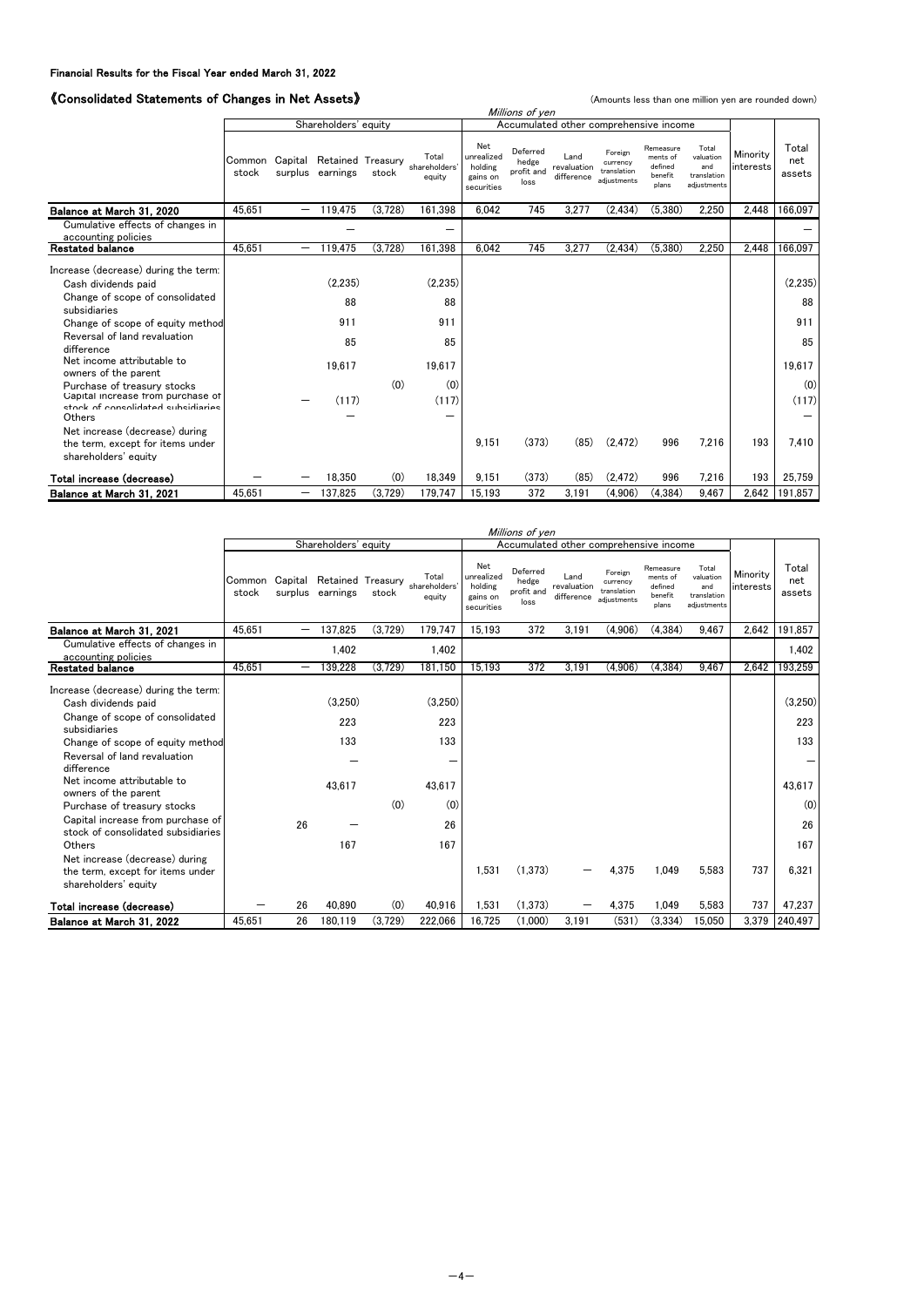## 《Consolidated Statements of Cash Flows》

(Amounts less than one million yen are rounded down) Millions of yen

|                                                                                               | Year ended<br>March 31, 2021 | Year ended<br>March 31, 2022 |
|-----------------------------------------------------------------------------------------------|------------------------------|------------------------------|
| Cash flows from operating activities;                                                         |                              |                              |
| Income before income taxes                                                                    | 28.839                       | 63.138                       |
| Depreciation and amortization                                                                 | 5.479                        | 6.123                        |
| Amortization of goodwill                                                                      | 468                          | 392                          |
| Increase (decrease) in allowance for doubtful receivables                                     | (167)                        | 690                          |
| Interest and dividend income                                                                  | (3, 494)                     | (3,294)                      |
| Interest expense                                                                              | 3,764                        | 4,073                        |
| Equity in earnings of affiliated companies (gain)                                             | (858)                        | (3.321)                      |
| Gain on sale of property and equipment                                                        | (584)                        |                              |
| Gain on sale of investment securities of unconsolidated subsidiaries                          | (126)                        | (1, 449)                     |
| Loss on retirement of property and equipment                                                  | 116                          |                              |
| Loss on devaluation of investments securities                                                 | 387                          | 1,055                        |
| Provision of allowance for doubtful accounts of affiliates<br>Arbitration related income      | 188                          | 118<br>(145)                 |
| (Increase) decrease in trade receivables                                                      | (21,603)                     |                              |
| (Increase) decrease in trade receivables and contract assets                                  |                              | (173, 734)                   |
| (Increase) decrease in inventories                                                            | 282                          | (111, 643)                   |
| (Increase) decrease in advanced payment                                                       | (2.766)                      | (12, 261)                    |
| Increase (decrease) in trade notes and accounts payable                                       | 13,576                       | 175,780                      |
| Increase (decrease) in deposits received                                                      | (2, 472)                     | 27,238                       |
| (Increase) decrease in long-term guarantee deposits                                           | (6,385)                      | (240.054)                    |
| Increase (decrease) in retirement benefits                                                    | 583                          | 552                          |
| Other, net                                                                                    | 8,663                        | (1.842)                      |
| Sub total                                                                                     | 23,890                       | (268, 582)                   |
| Interest and dividends received                                                               | 3,567                        | 3,129                        |
| Interest paid<br>Income taxes paid                                                            | (3,797)<br>(4,656)           | (4, 155)<br>(11, 290)        |
| Arbitration related income                                                                    |                              | 145                          |
| Net cash provided by (used in) operating activities                                           | 19.004                       | (280, 752)                   |
|                                                                                               |                              |                              |
| Cash flows from investing activities;<br>Payment for time deposits                            | (14)                         | (50)                         |
| Proceeds from refund of time deposits                                                         | 73                           | 89                           |
| Payment for purchase of property and equipment                                                | (6.332)                      | (6, 287)                     |
| Proceeds from sale of property and equipment                                                  | 1,318                        | 43                           |
| Payment for acquisition of investment securities                                              | (2,788)                      | (6,054)                      |
| Proceeds from sale and redemption of investment securities                                    | 1,228                        | 2,368                        |
| $(Increase) decrease$ in short $-$ term loans receivable, net                                 | 1,171                        | (11,730)                     |
| Increase in $long$ – term loans receivable                                                    | (4,701)                      | (239)                        |
| Collection of long-term loans receivable                                                      | 7,715                        | 10,135                       |
| Other, net                                                                                    | (1,860)                      | (3,266)                      |
| Net cash used in investing activities                                                         | (4, 190)                     | (14,993)                     |
| Cash flows from financing activities;                                                         |                              |                              |
| Increase(decrease) in short-term loans, net                                                   | (10, 497)                    | 371,112                      |
| Increase(decrease) in commercial paper, net                                                   |                              | 40,000                       |
| Proceeds from long-term debt                                                                  | 12,098                       | 41,005                       |
| Repayments of long-term debt                                                                  | (22,802)<br>(10,021)         | (30, 834)<br>(10,013)        |
| Payment for redemption of bonds<br>Payment for cash dividends                                 | (2,242)                      | (3,255)                      |
| Cash dividends paid to minority interest in consolidated subsidiaries                         | (134)                        | (133)                        |
| Purchase of investments in subsidiaries resulting in no change in scope of consolidation      | (134)                        | (100)                        |
| Other, net                                                                                    | (490)                        | (961)                        |
| Net cash provided by (used in) financing activities                                           | (34, 223)                    | 406,820                      |
| Effect of exchange rate changes on cash and cash equivalents                                  | 2,402                        | 1,265                        |
| Net increase (decrease) in cash and cash equivalents                                          | (17,006)                     | 112,339                      |
| Cash and cash equivalents at beginning of year                                                | 67,243                       | 50,892                       |
| Increase in cash and cash equivalents from newly consolidated subsidiaries                    | 632                          | 1,842                        |
| Increase in cash and cash equivalents resulting from mergers with unconsolidated subsidiaries | 22                           |                              |
| Cash and cash equivalents at end of period                                                    | 50,892                       | 165,083                      |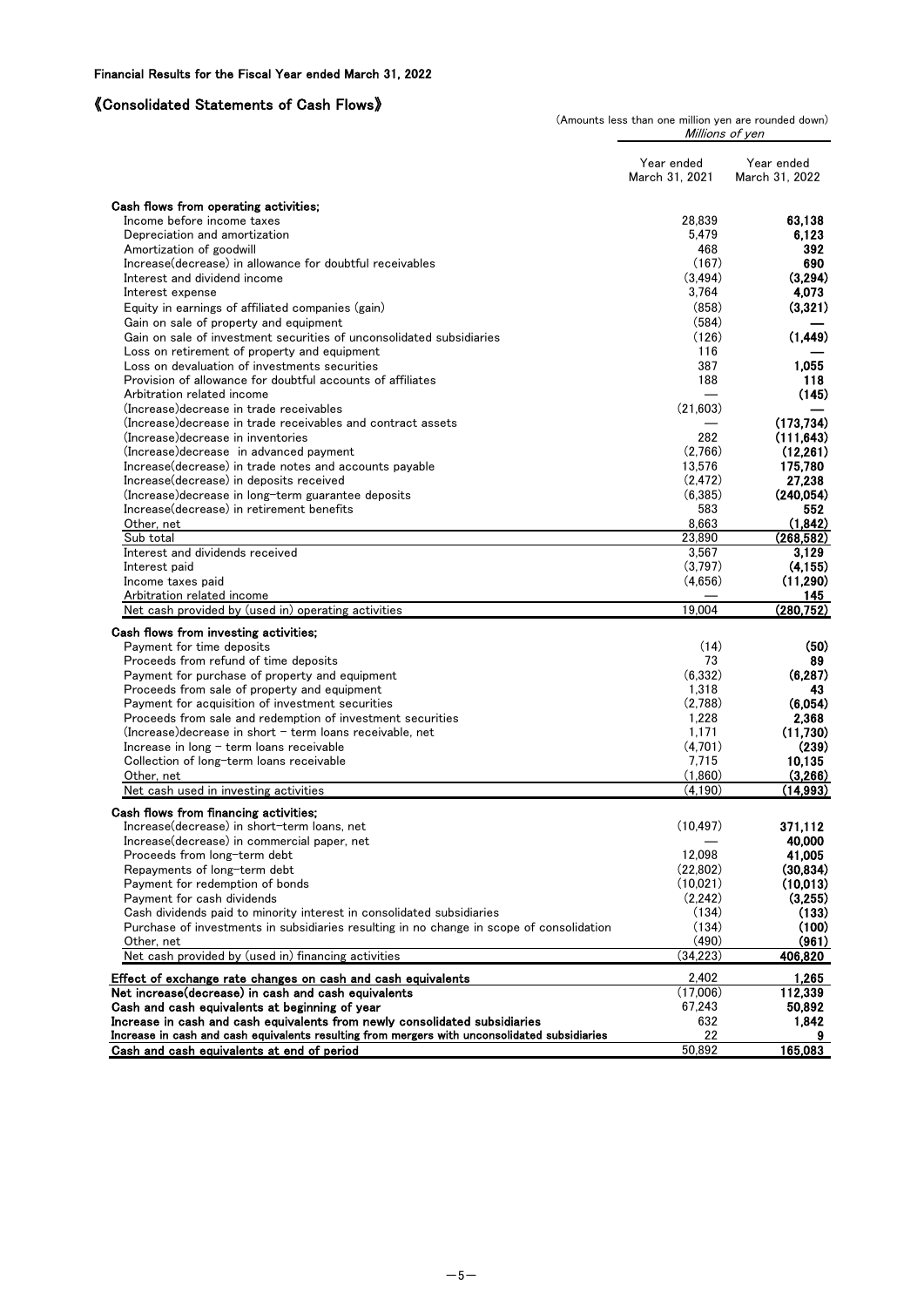#### 《Segment information》

Segment information by business category for the fiscal year 2020 and 2021, is as follows:

(Amounts less than one million yen are rounded down)

| Fiscal Year ended March 31, 2021                                |                    |                    |                    |                |                                        |                                   |                 |        |           |            | Millions of yen   |
|-----------------------------------------------------------------|--------------------|--------------------|--------------------|----------------|----------------------------------------|-----------------------------------|-----------------|--------|-----------|------------|-------------------|
|                                                                 | Reportable segment |                    |                    |                |                                        |                                   |                 |        |           |            |                   |
|                                                                 | <b>Steel</b>       | Primary<br>Metal   | Metal<br>Recycling | Foods          | Energy<br>& Living<br><b>Materials</b> | Overseas<br>sales<br>subsidiaries | $Sub-$<br>total | Other  | Total     | Adiustment | Consoli-<br>dated |
| Net sales                                                       |                    |                    |                    |                |                                        |                                   |                 |        |           |            |                   |
| Customers                                                       | 896.732            | 235,347            | 77.699             | 100.507        | 176.043                                | 174.350                           | 1.660.680       | 84.821 | 1,745,501 |            | 1,745,501         |
| Inter-segment                                                   | 12,002             | 3,210              | 1,874              | 330            | 7,002                                  | 7,064                             | 31,485          | 3,038  | 34,523    | (34,523)   |                   |
| Total                                                           | 908.734            | 238,558            | 79,573             | 100.837        | 183,045                                | 181,414                           | .692,165        | 87,860 | 780,025   | (34,523)   | 1,745,501         |
| Segment income                                                  | 19,239             | 3,837              | 766                | 2,116          | 5,548                                  | 1,739                             | 33,248          | 1,455  | 34,704    | (5,883)    | 28,821            |
| Segment assets                                                  | 398,212            | 150,656            | 28,464             | 41.667         | 43,034                                 | 90,501                            | 752,536         | 33,187 | 785,724   | 38,866     | 824,590           |
| Other                                                           |                    |                    |                    |                |                                        |                                   |                 |        |           |            |                   |
| Depreciation                                                    | 4,119              | 16                 | 347                | 89             | 205                                    | 216                               | 4.995           | 379    | 5.374     | 104        | 5,479             |
| Depreciation of Goodwill                                        | 390                |                    | 22                 |                | 54                                     |                                   | 468             |        | 468       |            | 468               |
| Interest income                                                 | 268                | 1.001              | 0                  | $\overline{2}$ | 24                                     | 496                               | 1.795           | 3      | 1.798     | 51         | 1,850             |
| Interest expenses                                               | 2,512              | 1,639              | 272                | 417            | 195                                    | 387                               | 5,425           | 169    | 5,594     | (1,830)    | 3,764             |
| Equity in earnings (losses) of<br>affiliates                    | 547                | (32)               | 25                 |                | 44                                     | 63                                | 648             | 209    | 858       |            | 858               |
| Investment in affiliates                                        | 5,834              |                    | 211                |                | 585                                    | 1.864                             | 8.496           | 1.505  | 10,002    | -          | 10,002            |
| Property, plant and equipment<br>and Intangible assets increase | 6,012              | 89                 | 249                | 142            | 293                                    | 158                               | 6,945           | 638    | 7,583     | 199        | 7,782             |
| Fiscal Year ended March 31, 2022                                |                    |                    |                    |                |                                        |                                   |                 |        |           |            | Millions of yen   |
|                                                                 |                    | Reportable segment |                    |                |                                        |                                   |                 |        |           |            |                   |
|                                                                 | <b>Steel</b>       | Primary<br>Metal   | Metal<br>Recycling | Foods          | Energy<br>& Living<br><b>Materials</b> | Overseas<br>sales<br>subsidiaries | $Sub-$<br>total | Other  | Total     | Adjustment | Consoli-<br>dated |

|                                                                 | Steel     | Metal   | Recycling | Foods   | & Living<br><b>Materials</b> | sales<br>subsidiaries | total     |         |           |          | dated                |
|-----------------------------------------------------------------|-----------|---------|-----------|---------|------------------------------|-----------------------|-----------|---------|-----------|----------|----------------------|
| Net sales                                                       |           |         |           |         |                              |                       |           |         |           |          |                      |
| Customers                                                       | 983.651   | 195.597 | 127.573   | 116.167 | 280.397                      | 333.558               | 2.036.946 | 127.103 | 2.164.049 | —        | 2,164,049            |
| Inter-segment                                                   | 24.512    | 6.373   | 4.015     | 531     | 10.371                       | 339                   | 46.144    | 3.186   | 49.330    | (49.330) |                      |
| Total                                                           | 1.008.164 | 201.970 | 131.588   | 116.699 | 290.769                      | 333.898               | 2.083.090 | 130.289 | 2,213,379 |          | $(49.330)$ 2.164.049 |
| Segment income                                                  | 35.958    | 7.247   | 2.883     | 3.024   | 6.784                        | 6.722                 | 62.620    | 3.726   | 66.346    | (3,628)  | 62.718               |
| Segment assets                                                  | 563.951   | 701.699 | 41.650    | 52.480  | 55,050                       | 140.510               | 1.555.341 | 51.476  | 1.606.818 |          | 108,575 1,715,394    |
| Other                                                           |           |         |           |         |                              |                       |           |         |           |          |                      |
| Depreciation                                                    | 4.676     | 21      | 361       | 74      | 213                          | 286                   | 5.633     | 381     | 6.014     | 108      | 6,123                |
| Depreciation of Goodwill                                        | 392       |         |           |         |                              |                       | 392       |         | 392       |          | 392                  |
| Interest income                                                 | 345       | 549     | 0         | 2       | 30                           | 774                   | 1.702     |         | 1.703     | 28       | 1.731                |
| Interest expenses                                               | 3.343     | 2.509   | 364       | 424     | 259                          | 575                   | 7.476     | 258     | 7.735     | (3.661)  | 4.073                |
| Equity in earnings of affiliates                                | 1.737     | 1.070   | 60        |         | 88                           | 364                   | 3.321     |         | 3.321     | –        | 3,321                |
| Investment in affiliates                                        | 8,029     | 1.019   | 263       | –       | 674                          | 1.980                 | 11.967    | -       | 11.967    | -        | 11.967               |
| Property, plant and equipment<br>and Intangible assets increase | 9,512     | 107     | 288       | 181     | 298                          | 150                   | 10.540    | 857     | 11.397    | 163      | 11.561               |

Notes:

1. "Other" comprises businesses that are not included in reportable segments, such as lumber section and machinery section.

2. Adjustments are as follows:

(1) Adjustments for segment income include intersegment elimination and Group costs that have not been distributed to reportable segments. These group costs consist mainly of expenses of administrative departments.

(2) Adjustments for segment assets include Group assets that have not been distributed to reportable segments. These group assets consist mainly of cash and cash equivalents, investment securities and assets of administrative departments.

(3) Adjustments for depreciation include mainly depreciation and amortization expenses of group assets.

(4) Adjustments for interest income and interest expenses include intersegment elimination, revenue and expense that have not been distributed to reportable segments.

(5) Adjustments for property, plant and equipment and intangible assets increase are increases in Group assets.

3. Segment income or loss is adjusted between ordinary income on the consolidated statements of income and comprehensive income.

4. Since the 1st Quarter of the fiscal year 2021, the Company has changed its method of classification of business segments, integrating a part of the Steel business into the Primary Metal business. The classification change also applies to segment information for the previous fiscal year.

5. Since January 2022, the Company has changed its method of classification of business segments, integrating a part of the Overseas sales subsidiaries business into the Foods business.The classification change also applies to segment information for the previous fiscal year.

6. From the beginning of the fiscal year ending March 31, 2022, the Company applies the Accounting Standard for Revenue Recognition (Accounting Standards Board of Japan Statement No. 29). For this reason, we change the method of calculating revenue for business segments as well. As a result of this change, compared to the previous method, net sales for this fiscal year decreased by 237,244 million yen in the Steel segment, 276,974 million yen in the Primary metal segment, 853 million yen in the Metal recycling segment, 1,522 million yen in the Foods segment, 554 million yen in the Energy & Living Materials segment, 60,041 million yen in overseas sales subsidiaries and decreased 1,959 million yen in the Other segment. In addition, segment income in the Steel segment increased by 114 million yen, and segment assets in the Steel segment decreased 22,565 milliom yen.